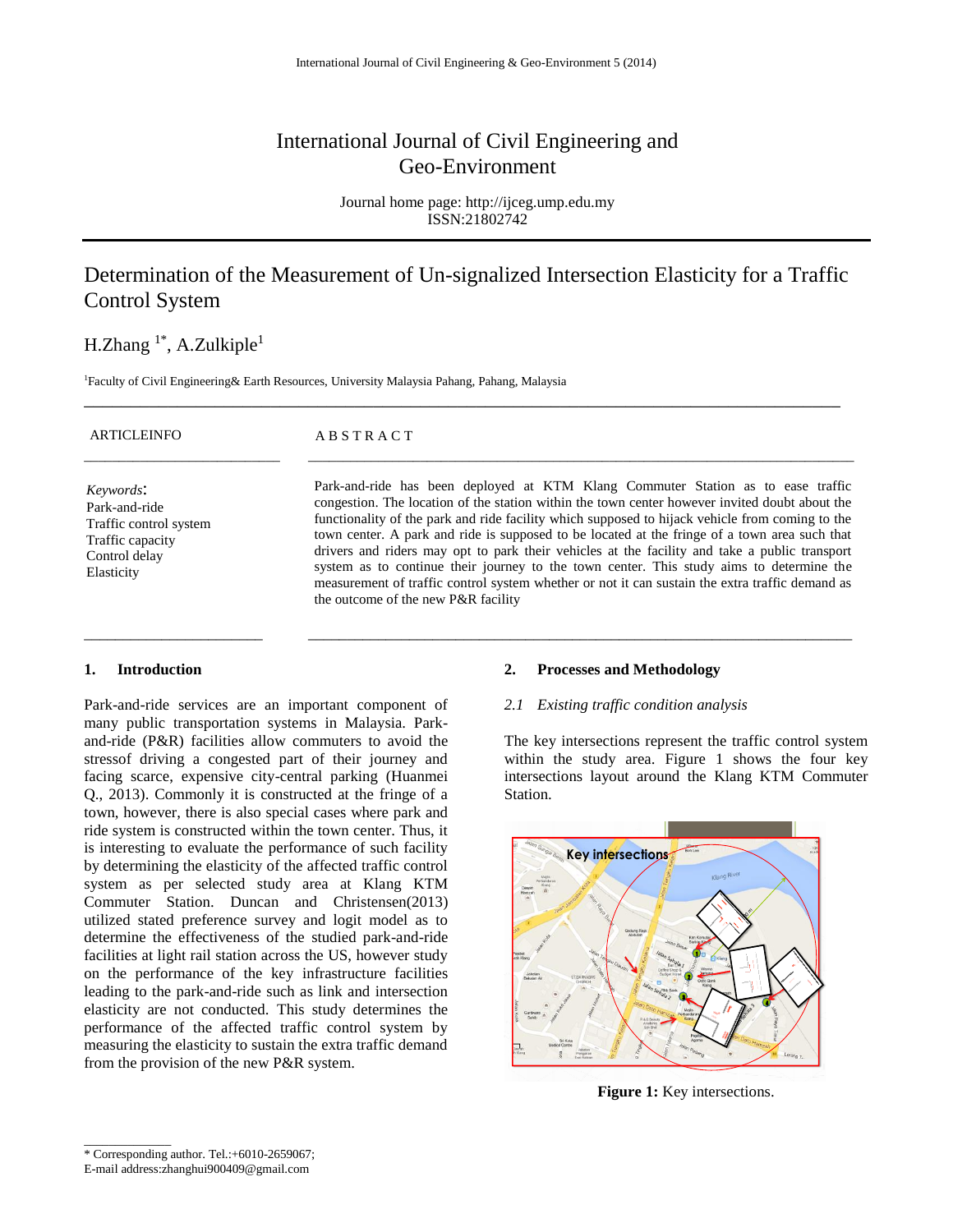Current peak hour traffic volumes on the roads within the study area were determined by Mohammed, T. M. (2006) research methods. The data recorded from the video cameras at each intersection. Table 1 shows the existing morning and evening peak hour traffic volumes.

### **Table 1:** Existing AM and PM peak hours (vph)

| Period     | JC1  | JC2  | JC3  | JC4 | Total |
|------------|------|------|------|-----|-------|
| 0600-0700  | 719  | 443  | 563  | 320 | 2045  |
| 0700-0800  | 1711 | 1349 | 1713 | 807 | 5580  |
| 0800-0900  | 1833 | 1351 | 1802 | 958 | 5944  |
| 0900-10000 | 1729 | 1294 | 1619 | 701 | 5343  |
|            |      |      |      |     |       |
| 1600-1700  | 1552 | 1176 | 2128 | 450 | 5306  |
| 1700-1800  | 1822 | 1245 | 1966 | 399 | 5432  |
| 1800-1900  | 2022 | 1477 | 2172 | 522 | 6193  |

The average percentage traffic composition in the study area is shown in Table 2. It could be observed that cars, which include four wheel drives and vans, constitute the highest percentage of the total traffic composition of some 76% followed by motorcycles (21%) and heavy vehicles of lorries and buses (3%).

**Table 2:** Average traffic composition.

| Cars       | Medium<br><b>Lorries</b> | <b>Heavy</b><br><b>Lorries</b> | <b>Buses</b>        | <b>Motorcycles</b> | <b>Total</b> |
|------------|--------------------------|--------------------------------|---------------------|--------------------|--------------|
|            |                          |                                | <b>AM PEAK HOUR</b> |                    |              |
| 76%        | 2%                       | $0\%$                          | 1%                  | 21%                | 100%         |
|            |                          |                                | <b>PM PEAK HOUR</b> |                    |              |
| <b>77%</b> | 2%                       | $0\%$                          | $1\%$               | 20%                | 100%         |

#### *2.2 Intersection elastic measurement*

Measurement of intersection elasticity include two stages, the first stage is intersection maximum capacity checking and the second stage is intersection control delay checking. Figure 2 shows the maximum capacity checking is the first important step, if the intersection existing capacity is less than the maximum capacity then can move to stage two control delay checking, if the existing capacity over the maximum capacity means the intersection is inelastic Trace, (1999). For stage two, all the intersections need to do control delay checking, if the control delay is less than 50 sec that means the intersection is elastic, if the control delay is over 50 sec that means the intersection is inelastic *Transport Elasticities (2013)*. The last step is to find the worse inelastic intersection and develop the worse intersection to improve the whole traffic system.



**Figure 2:** Intersection elastic measurement

#### **3. Result and data analysis**

According to MHCM (2000), each intersection control delay can be calculated by

D = 
$$
\frac{3600}{c_{m,x}} + 900T \left[ \frac{V_x}{c_{m,x}} - 1 + \sqrt{\left( \frac{V_x}{c_{m,x}} \right) \left( \frac{V_x}{c_{m,x}} \right)} \right] + \sqrt{\left( \frac{V_x}{c_{m,x}} - 1 \right)^2 + \frac{\left( \frac{V_x}{c_{m,x}} \right) \left( \frac{3600}{c_{m,x}} \right)}{450T}} + 5
$$

Table 3 shows the maximum control delay for each intersection, and the existing intersection control delay between without P&R project and after P&R project.

#### **Table 3:** Existing and maximum control delay. **Control Delay MA WOP WP WOP WP**

|                       |    | AM  |             | PM          |             |
|-----------------------|----|-----|-------------|-------------|-------------|
| <b>Intersection 1</b> | 50 | 148 | Over<br>200 | Over<br>200 | Over<br>200 |
| <b>Intersection 2</b> | 50 | 23  | 24          |             | 12          |
| <b>Intersection 3</b> | 50 | 67  | 144         | 199         | 19          |

#### *3.1 Intersection maximum capacity checking*

According to Li M.X, Chen J.W (2000) previous research and based on Malaysia condition, the lane maximum capacity can get from equation:

$$
N = \frac{1000V}{(2+L_1) + \frac{V}{3.6} + \frac{0.67V^2}{254\phi}}
$$

and equation:

$$
N_1 = N * K_1 * K_2 * K_3 * K_4 * K_5
$$

After rectified:

$$
N_1 = N * 0.85
$$

Where  $L_1 = 4m$ ,  $V = 60$  km/h,  $\theta = 0.7$  N<sub>1</sub> =  $N^*0.85N_1 = N^*0.85$ . Tables 4(a) and (b), and Figures3(a) and (b) show the maximum capacity for each intersection, and the existing intersection capacity between without P&R project and after P&R project.

**Table 4(a):** Intersection Maximum capacity.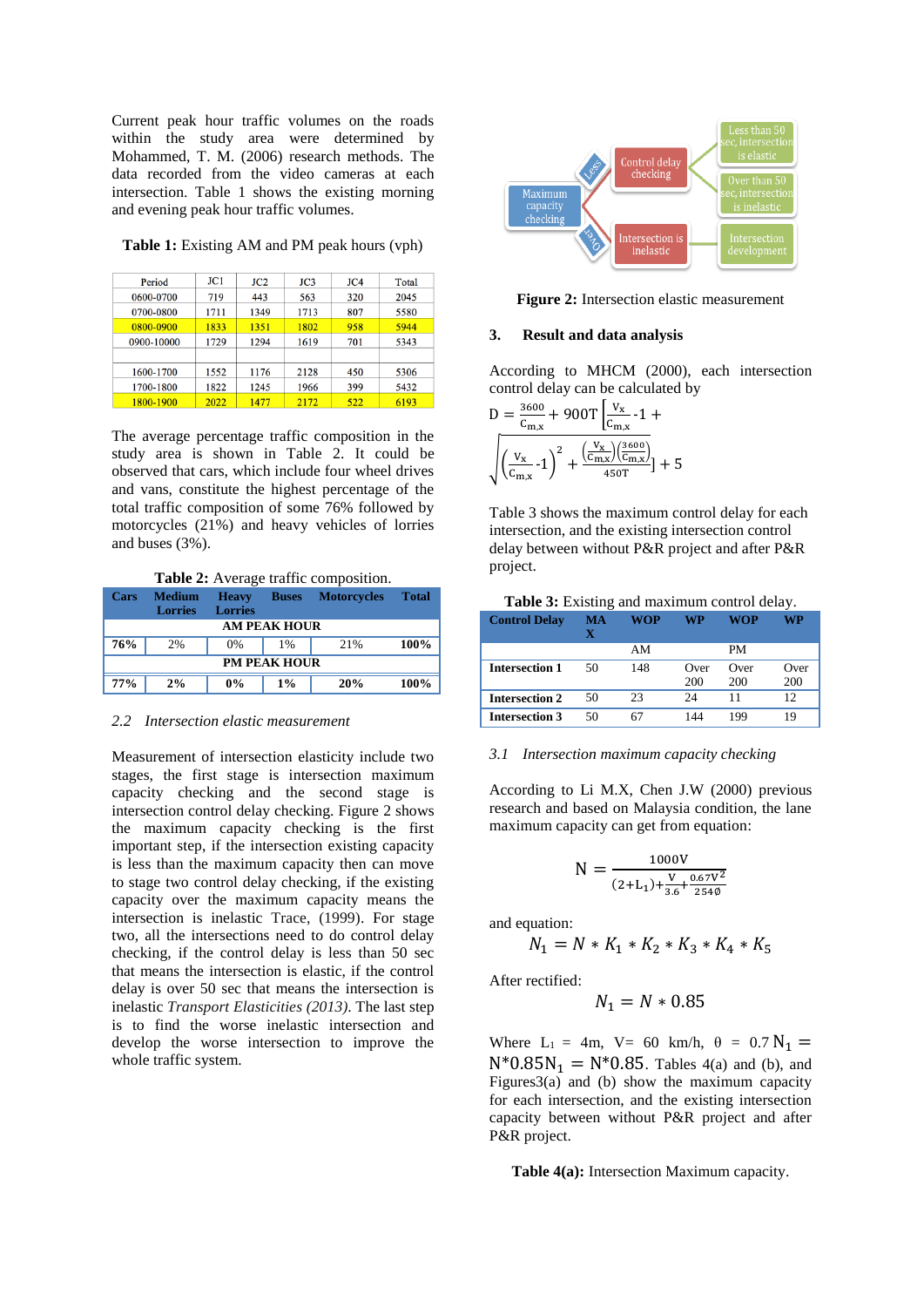| <b>Intersection</b>   | Left | Thru | <b>Right</b> | Total |
|-----------------------|------|------|--------------|-------|
| <b>Intersection 1</b> | 704  | 1408 | 704          | 2816  |
| <b>Intersection 2</b> | 704  | 1408 |              | 2112  |
| <b>Intersection 3</b> | 704  | 1408 | 704          | 2816  |
| <b>Intersection 4</b> | 0    | 1408 | 704          | 2112  |

**Table 4(b):**Existing intersection capacity.

| <b>Capacity</b>       | <b>MA</b><br>$\overline{\mathbf{x}}$ | WΟ<br>P | WP        | WO<br>P | $W\overline{\mathbf{P}}$ |
|-----------------------|--------------------------------------|---------|-----------|---------|--------------------------|
|                       |                                      | AM      | <b>PM</b> |         |                          |
| <b>Intersection 1</b> | 2816                                 | 2490    | 3279      | 2566    | 2962                     |
| <b>Intersection 2</b> | 2112                                 | 1538    | 1854      | 1477    | 1477                     |
| <b>Intersection 3</b> | 2816                                 | 1802    | 2118      | 2192    | 2192                     |
| <b>Intersection 4</b> | 2112                                 | 869     | 817       | 1499    | 2249                     |



**Figure 3(a):** Intersection capacity during AM peak hour.



**Figure 3(b):** Intersection capacity during PM peak hour.

### *3.2 Intersection control delay checking*

According to MHCM (2000), each intersection control delay can be calculated by

$$
D = \frac{3600}{C_{\text{m},x}} + 900T \left[ \frac{V_x}{C_{\text{m},x}} - 1 + \sqrt{\left( \frac{V_x}{C_{\text{m},x}} \right) \left( \frac{V_x}{C_{\text{m},x}} \right)} \right] + \sqrt{\left( \frac{V_x}{C_{\text{m},x}} - 1 \right)^2 + \frac{\left( \frac{V_x}{C_{\text{m},x}} \right) \left( \frac{3600}{C_{\text{m},x}} \right)}{450T}} + 5
$$

Table 5, Figures 4(a) and (b) shows the maximum control delay for each intersection, and the existing intersection control delay between without P&R project and after P&R project.

**Table 5:** Existing and maximum control delay.

| Capacity              | <b>MA</b><br>$\overline{\mathbf{x}}$ | WΟ<br>P | WP   | WOP  | WP   |
|-----------------------|--------------------------------------|---------|------|------|------|
|                       |                                      |         | AM   | PM   |      |
| Intersection 1        | 50                                   | 148     | Over | Over | Over |
|                       |                                      |         | 200  | 200  | 200  |
| <b>Intersection 2</b> | 50                                   | 23      | 24   | 11   | 12   |
| Intersection 3        | 50                                   | 67      | 144  | 199  | 19   |
| <b>Intersection 4</b> | 50                                   | 10      | 10   | 5    | 10   |



**Figure 4(a):** Existing and maximum control delay during AM peak hour.



**Figure 4(b):** Existing and maximum control delay during PM peak hour.

## *3.3 Intersection development*

Based on HCM (2000) can get the capacity of lane group at the intersection from formula  $c = BC \times N$  $x$  fw  $x$  fg  $x$  fa  $x$  fLT or RT  $x$  (1/fc). After that the v/c ratio can be calculated as Figure 5 shows. According to the data the v/c ratio is very high for the RT section so there need one more lane for RT section.

Intersection saturation degree (JSD) is calculated to be as follow JSD = critical vp/cLG of  $\Phi$ 1 + critical  $vp/cLG$  of  $\Phi$ 2 + critical vp/cLG of  $\Phi$ 3.=  $0.16+0.16+0.26=0.58<0.9$ .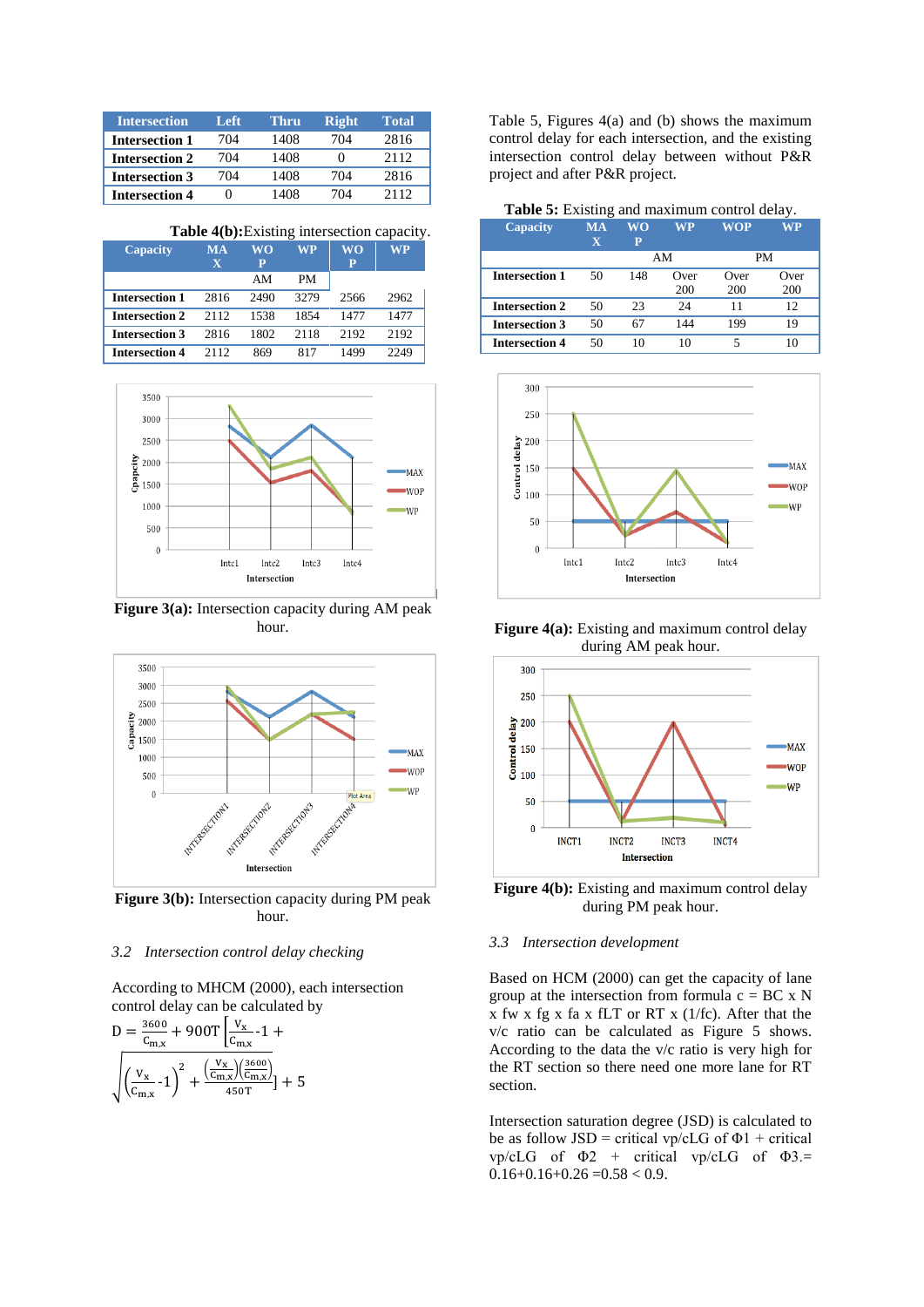

**Figure 5:**  $v/c$  ratio for intersection 1.

The JSD is less than 0.9 that means the new design is suitable for intersection1. For the intersection development the new design layout for intersection 1 as Figure 6 shows.

| Thru | U | Jalan Raya Timur<br>JC1 |  |
|------|---|-------------------------|--|
|      |   | signalised              |  |
|      |   |                         |  |
|      |   | 됴                       |  |
|      |   |                         |  |

**Figure 6:** New design for intersection 1.

## **4. Conclusion**

The conclusion of this study is based on the three objectives, which are establishing existing conditions; determine the measurement of unsignalized intersection elasticity, and intersection development. The study area at Klang Malaysia nearby the KTM commuter station and the special care is the new P&R system inside the Klang town. For the first objective is to establish the existing condition, this study did the road inventory according to the JKR standard. There are 4 unsignalized intersections had been choose and analyzed include carriageway type number of lanes lane width and shoulder width. Current peak hour traffic volumes on the roads within the study area were determined from Mohammed.T.M (2006) research methods. The data recorded from the video cameras from 8 am until 5 pm.

For the second objective is to determine of measurement of intersection elasticity. There are two stages for the determination, which are maximum capacity checking and control delay checking. Before that this study did the intersection analysis based on MHCM (2000). The data from recorded by the video cameras during the am peak

hour and pm peak hour, and calculated the capacity until control delay for each intersection. There are also two conditions, which are existed traffic condition (without P&R) and future condition (with P&R). For stage one According to Li M.X, Chen J.W (2000) previous research and based on Malaysia condition, the maximum capacity for each intersection can be calculated then compared with two conditions to check the capacity is less than maximum capacity or over than maximum capacity. For stage two is control delay checking, according to MHCM (2000) the maximum control delay is 50 sec, then compared with the intersection control delay during the existed condition and future condition. At last this study determined which intersection is inelastic and how elastic it is.

For the last objective is to develop the worse intersection. Like bucket effect a bucket can hold much water, does not depend on the longest piece of wood, but on the shortest piece of wood for this study the shortest piece of wood is the worse intersection 1. Based on HCM (2000) signalized intersection this study analyzed and designed the new intersection for the worse intersection and changed the un-signalized intersection 1 to signalized intersection so that can improve the entire traffic system.

## **5. Recommendations**

Based on this study, can use more methods to collect the traffic data during the am peak hour and pm peak hour to get exact traffic capacity. This study area does not have cross un-signalized intersection, so that the cross in-signalized should be considered. For the intersection development, the worse un-signalized intersection changed into signalized intersection but the measurement of signalized intersection have not done yet and the new intersection design can find the government to suggest the new intersection layout, and get more opinions form them professional engineers.

## **References**

- Duncan.M. &Christensen,R.K. 2013. An analysis of park-and-ride provision at light rail stations across the US. Transport policy, 25, 148-157.
- Highway Capacity Manual 2000[.Transportation](http://en.wikipedia.org/wiki/Transportation_Research_Board)  [Research Board,](http://en.wikipedia.org/wiki/Transportation_Research_Board) Washington, D.C. Unsignalized Intersections, Chapter 17.